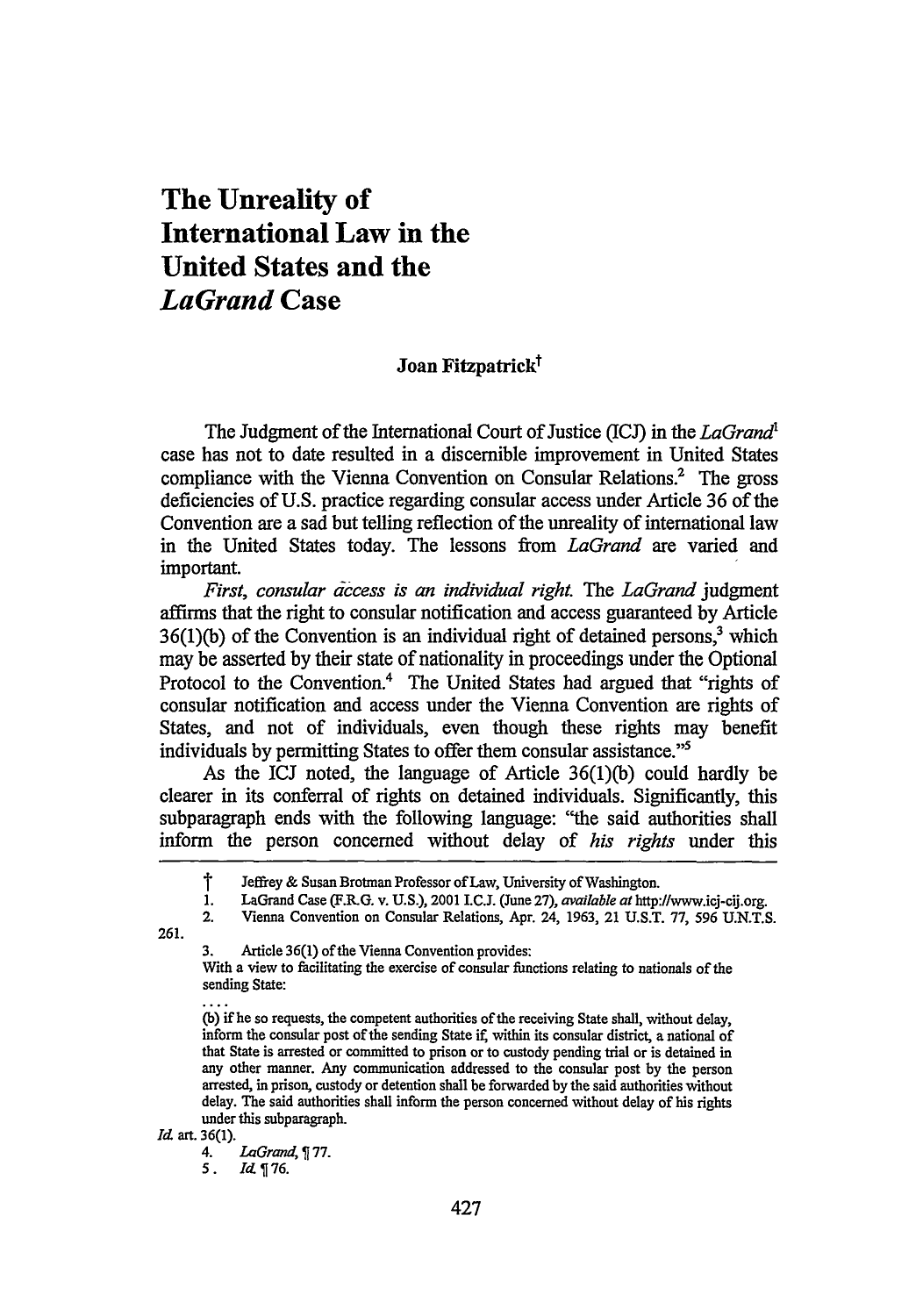subparagraph." Moreover, under Article 36(1)(c), the sending State's right to provide consular assistance to the detained person may not be exercised if he expressly opposes such action. The clarity of these provisions, viewed in their context, admits no doubt. **6** That Article 36(1)(b) has been so systematically misinterpreted in the United States is troubling, and reflective of a resistance to view treaties as a meaningful source of legal constraint on the conduct of domestic officials.

*Second, the judgment provided a rare instance in which the treaty obligations of the United States, affecting individual rights, were subject to binding international adjudication.* Rights under such ratified treaties as the International Covenant on Civil and Political Rights (ICCPR)<sup>7</sup> and the 1967 Protocol relating to the Status of Refugees<sup>8</sup> are regularly violated by the United States, without effective redress, because of peculiar but dominant contemporary views of treaties held by domestic authorities responsible for their implementation.<sup>9</sup> LaGrand reveals that U.S. disregard of individual treaty rights is not simply a problem of a lack of legally binding international mechanisms for interpretation and enforcement of treaties.<sup>10</sup> Even where an authoritative international body conclusively finds that the United States has violated a treaty, domestic bodies remain unruffled and complacent. A deeply ingrained pattern of treaty violations proceeds apace. Violation of the Vienna Convention is costless to those committing the violations. The judiciary continues to ignore violations of the Vienna Convention, as if the ICJ had not spoken.

Note, for example, the eight decisions rendered by federal courts of appeals between July 2001 and March 2002 concerning violations of the right of consular notification and access.<sup>11</sup> In all eight cases, clear and uncontested violations of Article 36(1)(b) of the Vienna Convention were committed by federal law enforcement and detention officials.<sup>12</sup> In none of the cases did the court provide any remedy for these violations. Only one of the opinions even mentions the ICJ's *LaGrand* Judgment.<sup>13</sup>

9. Detlev F. Vagts, *The United States and Its Treaties: Observance and Breach, 95* AM. J. INT'LL. 313 (2001).

10. For example, failure to comply with the ICCPR is sometimes attributed to the extensive reservations, understandings, and declarations the United States entered with its ratification, as well as to the U.S. failure to ratify the Optional Protocol to the ICCPR.

11. U.S. v. Dixon, No. 01-4298, 2002 **U.S. App. LEXIS** 2402 (4th Cir. Feb. 13, 2002); U.S. v. Cowo, No. 00-1499, 2001 U.S. App. LEXIS 24963 (lst Cir. Nov. 20, 2001); U.S. v. Carrillo and Soto, 269 F.3d 761 (7th Cir. 2001); U.S. v. Minjares-Alvarez, 264 F.3d 980 (10th Cir. 2001); U.S. v. Dwyer, No. 99-2483, 2001 U.S. App. LEXIS 16142 (6th Cir. July 16, 2001); U.S. v. Emuegbunam, 268 F.3d 377 (6th Cir. 2001); U.S. v. Felix-Felix, 275 F.3d 627 (7th Cir. 2001); U.S. v. Bustos de la Pava, 268 F.3d 157 (2d Cir. 2001).

12. That these eight cases all involved violations by federal officials underscores the fact that *LaGrand* is not simply a problem of federalism. Compliance with *LaGrand* requires more than modifying the procedural default rules that bar federal habeas corpus relief for state prisoners situated as the LaGrands were.

13. *Minjares-Alvarez,* 264 F.3d at 987 n.3 (rejecting relevance of *LaGrand* because the ICJ

*<sup>6.</sup> Id* **77.**

<sup>7.</sup> International Convention on Civil and Political Rights, Dec. 16, 1966, 999 U.N.T.S. 171.

<sup>8.</sup> Protocol Relating to the Status of Refugees, Jan. 31, 1967, 19 U.S.T. 6223, 606 U.N.T.S. 267.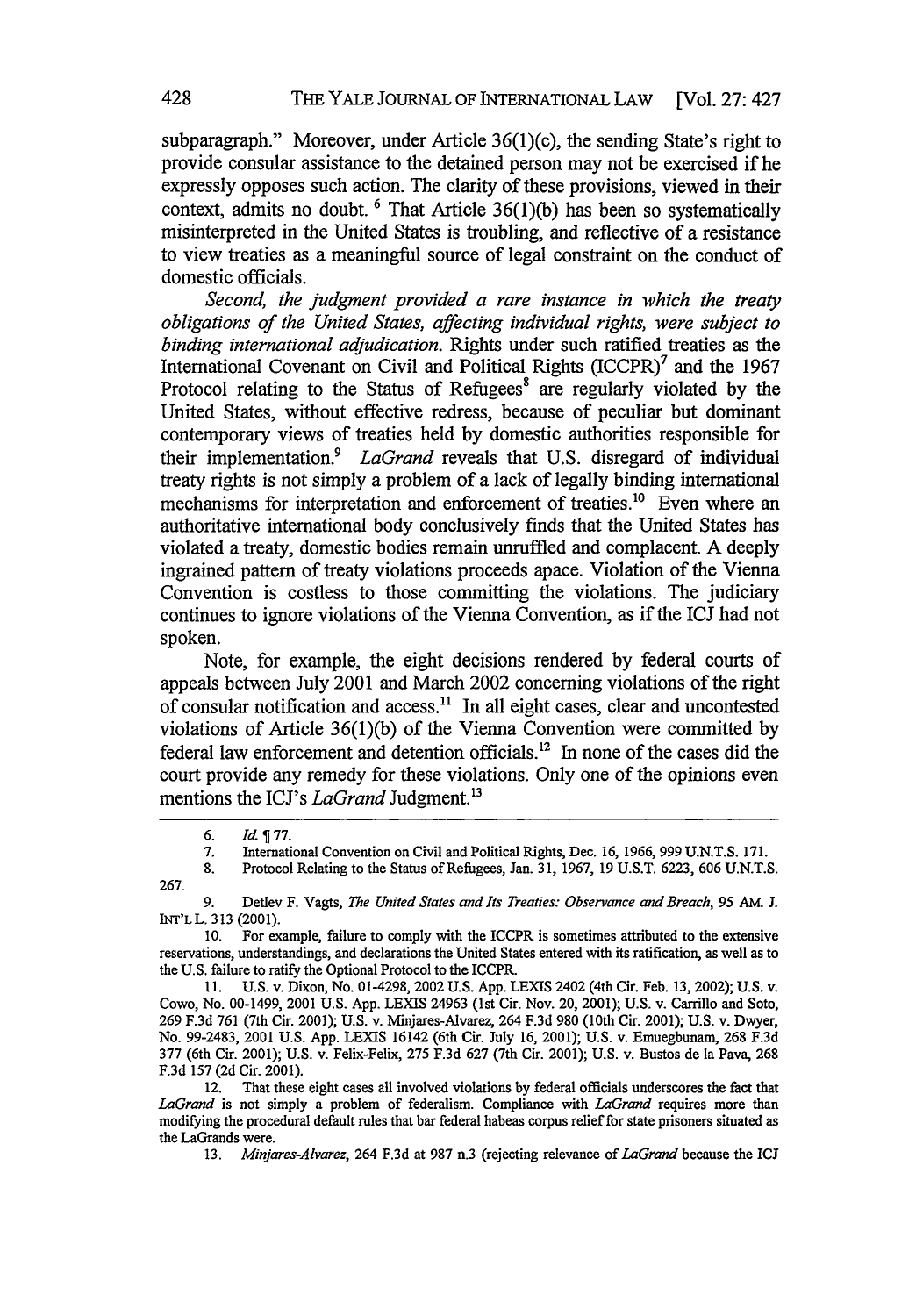Writing one month after the ICJ's judgment in *LaGrand,* the Tenth Circuit opined that "it remains an open question whether the Vienna Convention gives rise to any individually enforceable rights. $14$  In dicta, the Second Circuit stated four months after the *LaGrand* judgment that the Vienna Convention creates no individual rights.<sup>15</sup> In several cases, courts found Vienna Convention claims to be foreclosed by the Circuit's pre-*LaGrand* precedents, holding either that the Convention confers no rights to individuals or that the remedy sought (suppression or dismissal of indictment) is unavailable.<sup>16</sup> The Courts of Appeals have continued to rely on pre-*LaGrand* interpretations by the Department of State that "the Vienna Convention does not create individual rights. $17$  The cases betray a deep skepticism of treaties as legal, rather than political, instruments.<sup>18</sup>

The United States voluntarily accepted the mechanism of the Optional Protocol to resolve disputes over the interpretation of the Vienna Convention. The ICJ has spoken, quite clearly, that Article  $36(1)(b)$  confers individual rights. Yet U.S. courts continue to rely exclusively on their own contrary precedent and the views of the Department of State that the ICJ rejected in its *LaGrand* decision.

*Third, the ICJ was curiously diffident on the question of whether the right to consular notification and access is a human right.* Having found that Article 36(1)(b) creates an individual right, the court reserved the issue pressed by Germany that this right "has today assumed the character of a human right."'9 Unmentioned in the *LaGrand* Judgment is the well-reasoned Advisory Opinion of the Inter-American Court of Human Rights on *The Right to Information on Consular Assistance in the Framework of the Guarantees of the Due Process of Law.20* The Inter-American Court's authority to interpret

did not specifically consider the applicability of the exclusionary rule to violations of the Vienna Convention).

14. *Id* at 986.

15. *Bustos de la Pava,* 268 F.3d at 164-166, 167 (Sack, **J.,** concurring). ("Although this statement and the corresponding discussion, based on minimal briefing, seem to me clearly to be dicta, I see no reason to decide so broad and potentially sensitive an issue of international law.").

*16. Felix-Felix,* 275 F.3d at 635; *Cowo,* 2001 U.S. App. LEXIS 24963, at \*2; *Carrillo and Soto,* 269 F.3d at 771; *Dwyer,* 2001 U.S. App. LEXIS 16142, at **\*7.**

17. U.S. v. Emuegbunam, 268 F.3d 377, **392** (6th Cir. 2001); U.S. v. Bustos de la Pava, 268 F.3d 157, 165 n.6 (2d Cir. 2001) (relying upon Department of State argument, rejected by the ICJ in *LaGrand,* that preambular language in the Vienna Convention relating to immunities of consuls indicates that Article 36(1)(b) creates no individual rights in detainees).

18. *Emuegbunam,* 268 F.3d at 389 ("[C]ourts presume that the rights created by an international treaty belong to a state and that a private individual cannot enforce them.").

19. LaGrand Case (F.R.G. v. U.S.), 2001 LC.L 78 (June 27), *available at* http://www.icjcij.org. In oral pleadings before the IC1, Dr. Bruno Simma stated that "the right to information under Article 36 of the Vienna Convention constitutes an individual, indeed, a human right." Verbatim Record, Lagrand Case (F.R.G. v. U.S.), ICJ Doe. CR 2000/26, 1 (Nov. 13, 2000), *available at* http://www.icjcij.org. He further submitted that "in the light of the development of international human rights law subsequent to the conclusion of the Vienna Convention in 1963, Article 36 has assumed the character of a human right pertaining to foreigners." *Id* **7.** Referring to the Advisory Opinion of the Inter-American Court of Human Rights, *infra* note 20, Dr. Simma urged the ICJ to conclude that "Article **36** constitutes an individual right of foreign nationals and is to be regarded as a human right of aliens." *Id. 14.* 

20. The Right to Information on Consular Assistance in the Framework of the Guarantees of the Due Process of Law, Advisory Opinion **OC-16/99,** Inter-Am. C.H.R. (ser. **A)** No. **16 (1999),** 141.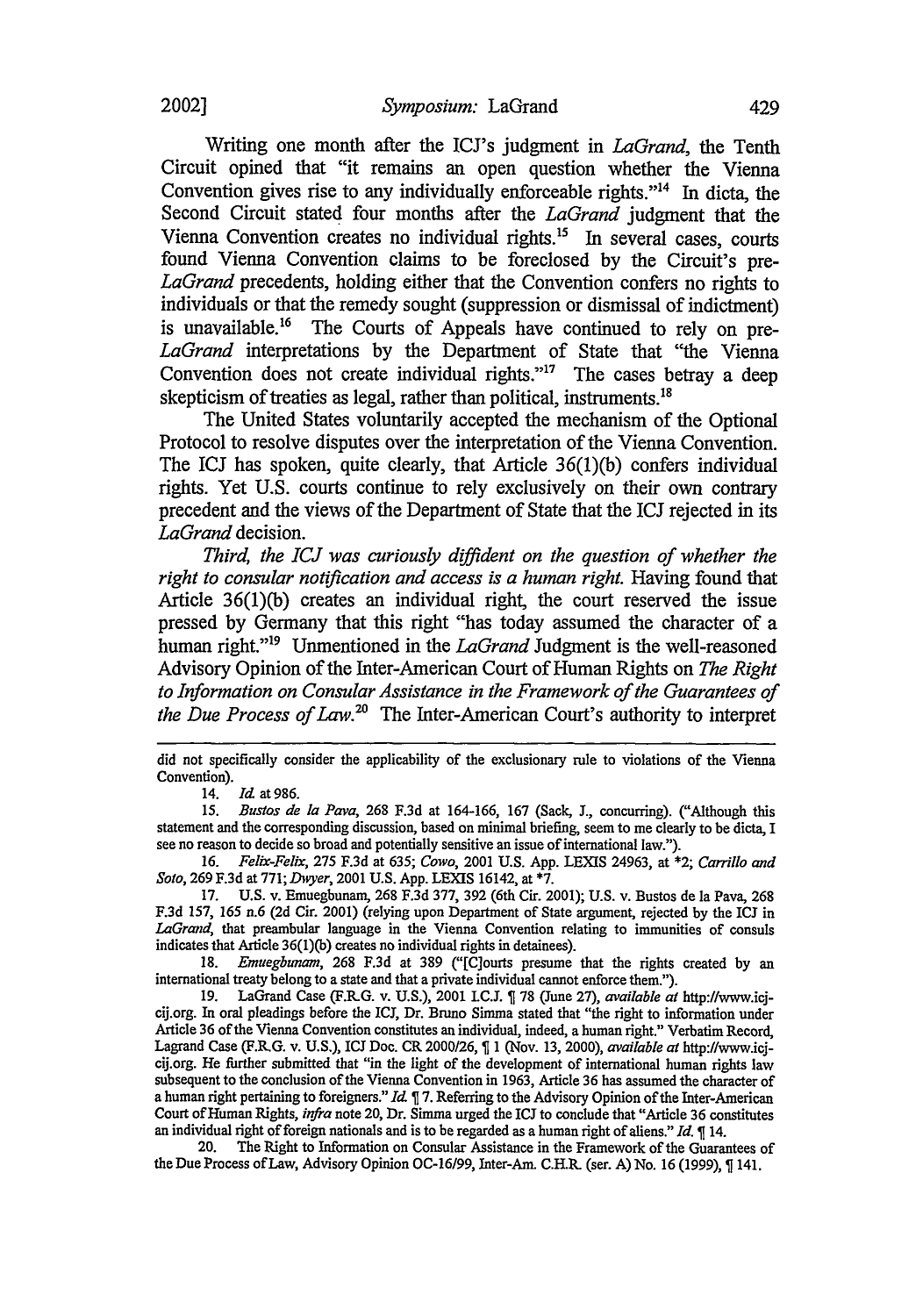the Vienna Convention hinged on whether the Convention contains provisions "concerning the protection of human rights in the American States,"<sup>21</sup> and thus it was far from diffident about the human rights implications of denying consular access to foreign criminal suspects. The Inter-American Court expressed the view, *inter alia,* that the phrase "without delay" in Article 36(1)(b) requires notification to a detainee "at the time of his arrest or at least before he makes his first statement before the authorities"; that the individual's rights are not contingent on state protest; that violations of Article  $36(1)(b)$  are prejudicial to due process and that death sentences imposed on victims who have been denied consular access may violate the prohibition on arbitrary deprivation of life in Article 4 of the American Convention on Human Rights and Article 6 of the International Covenant on Civil and Political Rights; and that federal states have the same obligation as unitary states to respect Article  $36(1)(b)$ .<sup>22</sup>

*Fourth, the ICJ clarified that provisional measures indicated under Article 41 of its Statute impose a binding legal obligation.* Twice the United States has executed foreigners in the face of Article 41 provisional measures by the ICJ requesting a stay of execution until the condemned men's rights under the Vienna Convention could be adjudicated.<sup>23</sup> The United States exploited the ambiguity in the legal character of provisional measures, leading the ICJ to analyze at length the nature of its Article 41 authority.<sup>24</sup>

The text of Article 41 is susceptible to differing interpretations concerning whether the indication of provisional measures creates a binding legal obligation. The terminology ("indicate," "ought to be taken," and "suggested") is not unambiguously expressive of prescriptive intent. Indeed, the United States argued with some force that "the preponderant view is that an indication of interim measures [by the ICJ] is not binding. $^{125}$  The implications of the ICJ's bold decision to claim binding legal effect for provisional measures indicated under Article 41 remain to be seen.

The ICJ also found that "the various competent United States authorities failed to take all the steps they could have taken to give effect to the Court's Order."<sup>26</sup> The Department of State had simply transmitted the ICJ Order of March 3, 1999 to the Governor of Arizona, who determined to reject the recommendation of the Arizona Board of Clemency to grant a stay of

<sup>21.</sup> American Convention on Human Rights, *opened for signature* Nov. 22, **1969,** article 64(1), 1144 **U.N.T.S. 123.**

<sup>22.</sup> Advisory Opinion OC-16/99, *supra* note 20,  $\P$  141.<br>23. See Federal Republic of Germany v. United States, 526 U.S. 111 (1999); Breard v. **23.** See Federal Republic of Germany v. United States, **526 U.S. 111 (1999);** Breard v. Greene, **523 U.S. 371 (1998);** Statute of the International Court of Justice, June **26,** 1945, art. 41, **<sup>59</sup>** Stat. **1055, 1061.**

<sup>24.</sup> LaGrand Case (F.RG. v. **U.S.),** 2001 **I.C.J. 92-110** (June **27),** *available at* http://www.icj-cij.org.

**<sup>25.</sup>** Counter-Memorial of the United States of America (F.RG. v. **U.S.),** I.C.J. Pleadings (Lagrand Case) **139** (March **27,** 2000), *available at* http://www.icj-cij.org (quoting L. Collins, *Provisional and Protective Measures in International Litigation, in* RECUEIL DES COURS/COLLECTED **COURSES** OF **THE** HAGUE ACADEMY OF INTERNATIONAL LAW **1992,** at **219 (1993)).**

**<sup>26.</sup>** *LaGrand,* **115.**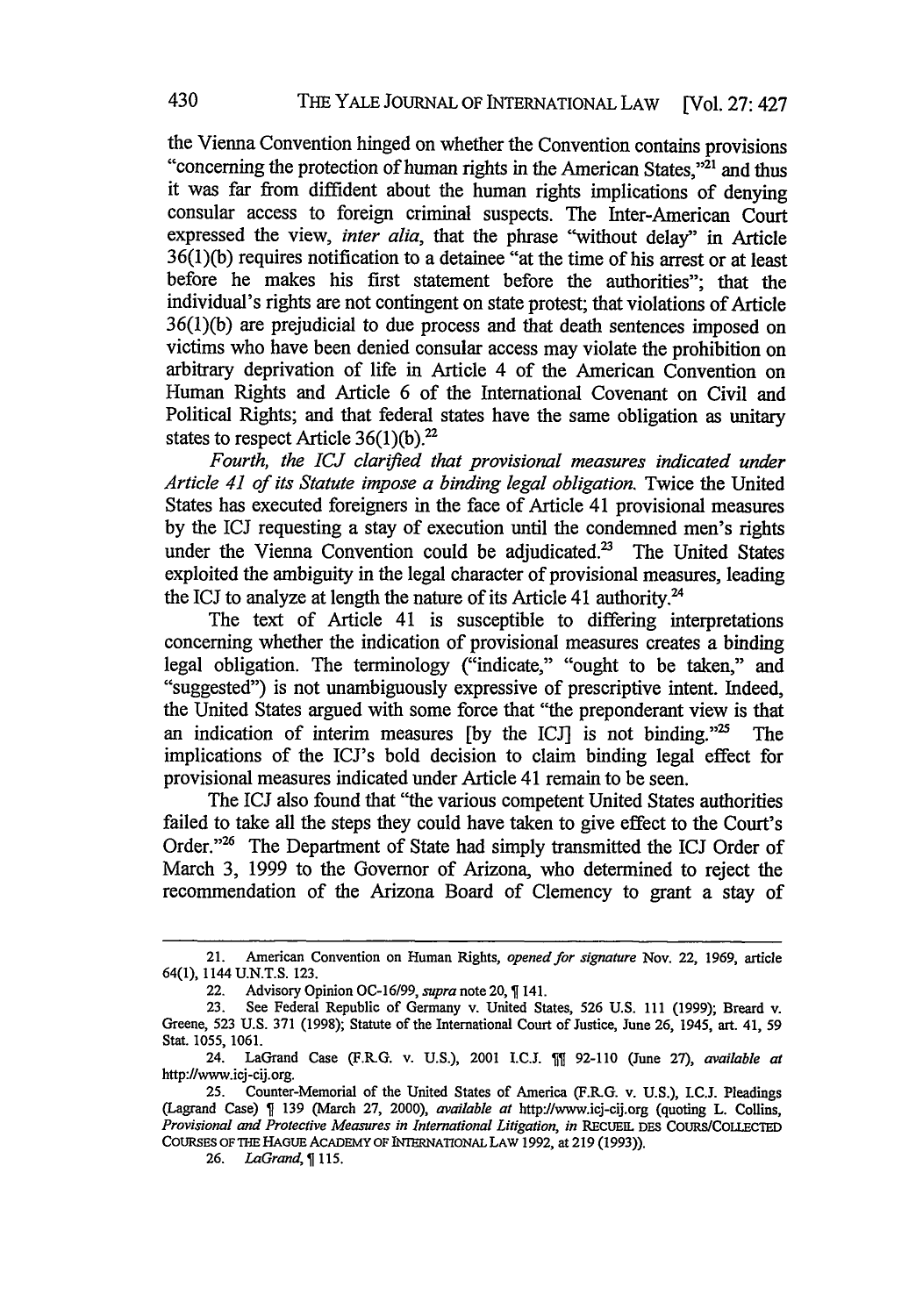2002]

execution to Walter LaGrand.<sup>27</sup> In response to Germany's petition for a stay of Walter LaGrand's execution, the Solicitor General argued before the Supreme Court that provisional measures ordered by the ICJ are not legally binding.<sup>28</sup> This categorical statement went beyond the representations made to the Supreme Court in the *Breard* case concerning the "substantial disagreement among jurists as to whether an ICJ order indicating provisional measures is binding."29

This aspect of the *LaGrand* judgment may have the most profound implications. William Aceves has already identified three possible consequences: (1) that a breach of an obligation to comply with provisional measures could be found, even though the ICJ ultimately determines that it lacked jurisdiction over the dispute; (2) that, for this reason, the ICJ may hesitate to indicate provisional measures in response to *ex parte* requests and under the time pressures presented in the *LaGrand* case; and (3) that the poor record of state compliance with provisional measures may persist even after the clarification of their binding legal nature, ultimately undermining the ICJ's authority.<sup>30</sup> In addition, another possible result of the decision may be a general reluctance of states to seek provisional measures and for the ICJ to indicate them, because of their significant legal consequences, even where time permits greater deliberation.

*Fifth, the ICJ largely leaves open the issue of the proper remedy for a violation ofArticle 36(1)(b).* Because the individual right is to notification and access, and not to consular assistance, the harm caused by the treaty violation in any particular case is often indeterminable. Concerns about causation and harm in part underlie the reluctance of U.S. courts to order suppression of evidence, dismissal of indictment, or reversal of convictions as a remedy for undisputed violations of the Vienna Convention. The United States argued that an apology and its program disseminating information about the Vienna Convention should suffice. $31$  The ICJ ventured beyond this position, but in limited and indefinite directions:

The Court considers in this respect that if the United States should fail in its obligation of consular notification to the detriment of German nationals, an apology would not suffice in cases where the individuals concerned have been subjected to prolonged detention or convicted and sentenced to severe penalties. In the case of such a conviction and sentence, it would be incumbent upon the United States to allow the review and reconsideration of the conviction and sentence by taking account of the violations of the rights set forth in the Convention. This obligation can be carried out in various ways. The choice of means must be left to the United States.<sup>32</sup>

<sup>27.</sup> *Id.* 112-113.<br>28. *Id.* 133.

**<sup>28.</sup>** *Id 33.*

**<sup>29.</sup>** *Id* 112 (quoting Brief for the United States as Amicus Curiae, at 49, Breard v. Greene, 523 U.S. 371 (1998) (No. 97-1390)).

<sup>30.</sup> William Aceves, *International Decisions:* LaGrand, 96 AM. J. **INT'L** L. 210, 217-218 (2002).

**<sup>31.</sup>** *LaGrand,* **117-127.**

**<sup>32.</sup>** *Id.* **125.**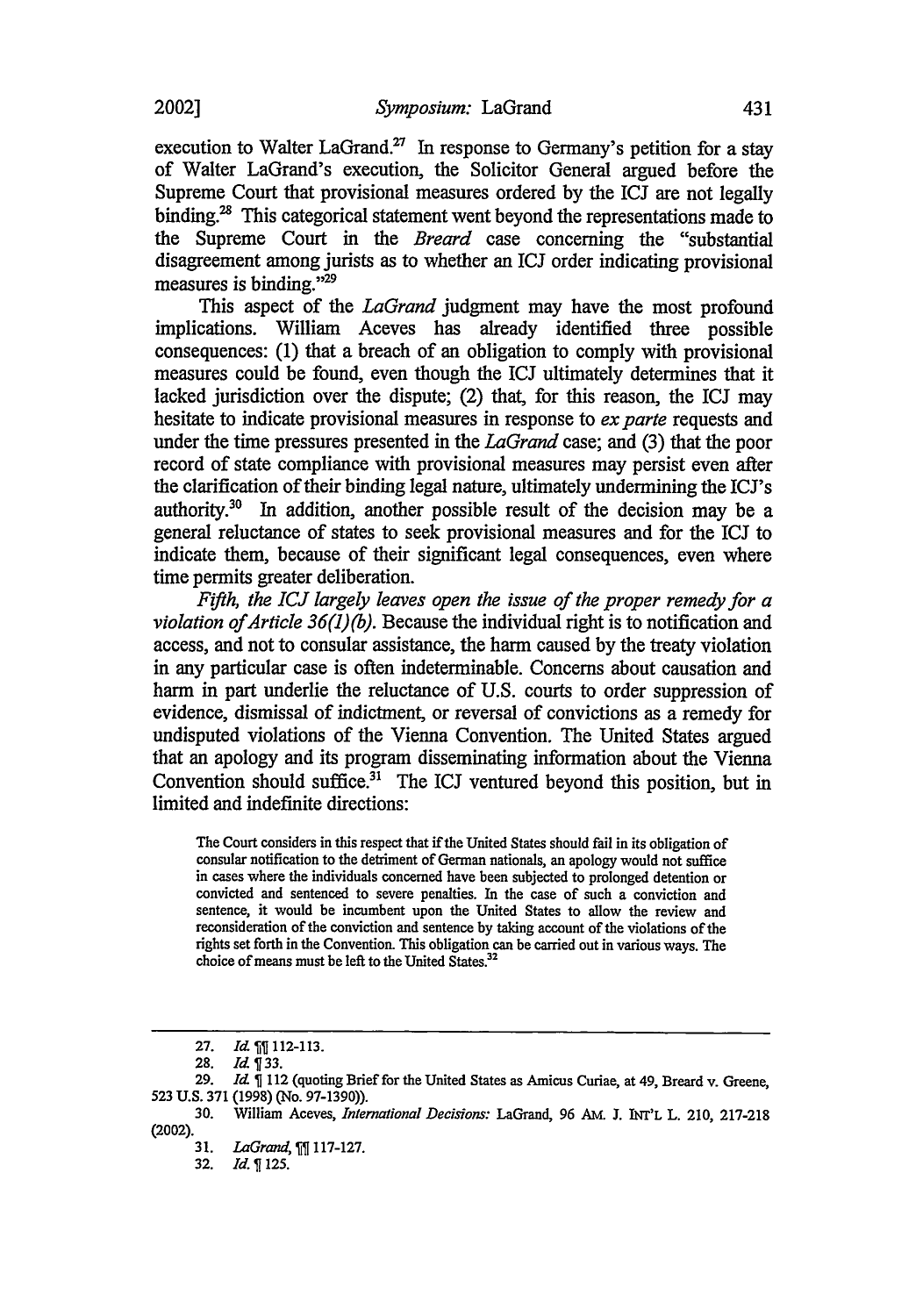The meanings of "prolonged detention" and "severe penalties" are as indeterminate as the resulting obligation to "allow the review and reconsideration" of convictions and sentences. The way in which the US will fulfill this obligation is left open to domestic determination.

The failure of the ICJ to specify the mechanisms for domestic "review and reconsideration" in cases involving violations of Article 36(1)(b) can be defended as an appropriate accommodation of permissible variations among national criminal justice systems and as deference to national authorities' better grasp of remedial realities. However, the ICJ's failure to specify the precise remedial action that must be taken for proven violations of Article 36(1)(b) leaves U.S. courts adrift and likely will result in more decisions similar to that of the Tenth Circuit in *Minjares-Alvarez* in which the court declined to provide a remedy for violations of international treaty law, rejecting the relevance of *LaGrand* because the ICJ did not specifically consider the applicability of the exclusionary rule to violations of the Vienna Convention.33 The changes that must be made to the procedural default rules that barred federal habeas corpus relief for the LaGrand brothers and for Breard also remain uncertain.

*Sixth,* LaGrand *is, and at the same time is not, a death penalty case.* The Vienna Convention does not differentiate between the rights of capital defendants and other foreign detainees. Yet, there can be little doubt that the death sentences imposed on the LaGrand brothers strongly influenced Germany's willingness to bring proceedings against the United States. Even the Supreme Court has recognized that "the penalty of death is different in kind" and demands more rigorous procedural safeguards.<sup>34</sup> But, because the actual harm caused by a denial of consular notification is often difficult to determine even in a capital case, it is hard to tailor a remedy to the severity of the deprivation. Violations of consular notification and access are pervasive, and freeing all the victims is not a realistic form of reparation. The ICJ and the Inter-American Court limit their demands for vigorous remedial steps to cases in which severe criminal penalties have been imposed.<sup>35</sup> There is a certain justice in this resolution, but also an equal lack of logic.

*Seventh, the reciprocity of treaty obligations provides insufficient leverage to induce U.S. compliance with certain treaty obligations.* Human rights obligations *erga omnes* are frequently breached by states, with little fear of retribution. Although systematic U.S. noncompliance may endanger U.S.

<sup>33.</sup> U.S. v. Minjares-Alvarez, 264 F.3d 980, 986-988 (10th Cir. 2001).

<sup>34.</sup> *E.g.,* Gregg v. Georgia, 428 U.S. 153, 188 (1978).

**<sup>35.</sup>** *LaGrand,* **125** (noting that an apology is insufficient where the victim of a violation of the Vienna Convention has been subjected to prolonged detention or severe criminal penalties); Advisory Opinion OC-16/99, *supra* note 20, **125-137** (noting that Mexico had framed its request for an Advisory Opinion in terms of the consequences of violations of the Vienna Convention in death penalty cases, and concluding that violations of Article **36(1)(b)** are prejudicial to due process, that imposition of the death penalty **after** denial of consular notification and access is a violation of the right not to be arbitrarily deprived of life, and that such a violation gives rise to an international obligation to make reparations).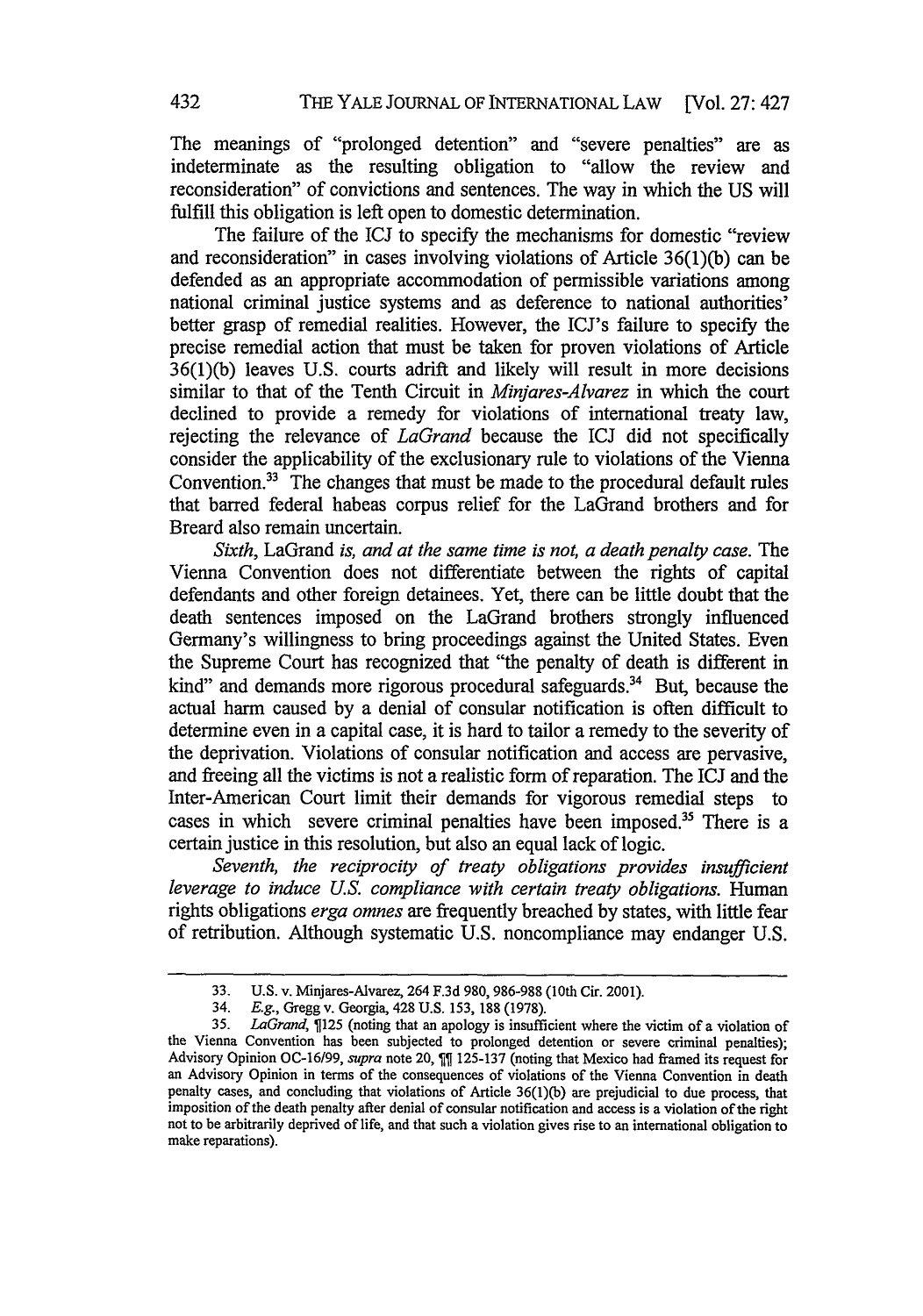$\lambda$ 

citizens abroad and create tensions in relations with other states, it is evident that this risk poses no real concern to officials in a position to affect U.S. practice regarding consular notification.